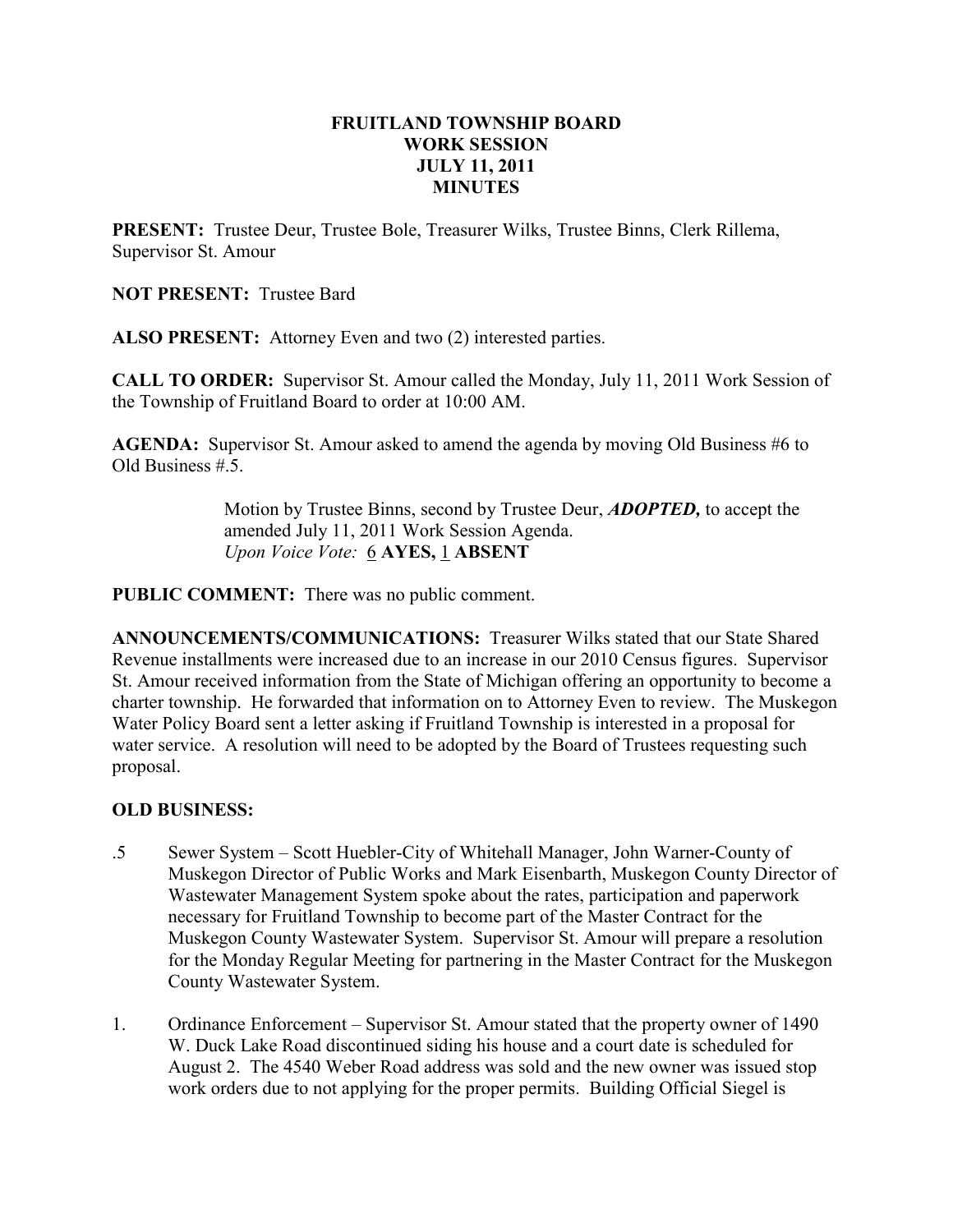working with the new owner. Property at 4965 Duck Lake Road is awaiting an upcoming court date. 3043 Worden is now in compliance with our junk and unlicensed car ordinance. All but three addresses on Worden are now in compliance for unlicensed cars. The address of 4427 McMillan Road has removed the barn and is now in compliance. Supervisor St. Amour stated that the address of 2737 Scenic Drive has been given until September 1, 2011 to tear down the home before a condemnation hearing will be issued. Both the 2596 Lakewood and 4656 Lorenson addresses have been placed over in Deputy Ashker's jurisdiction due to aggressive dogs on the property. The property owner at 5110 Orshal Road was ticketed and has requested Supervisor St. Amour to visit the property for compliance.

- 2. WRLS Sable Point Lighthouse Keepers Association Supervisor St. Amour received the updated agreement for the gift shop operation and will prepare a motion to authorize his signature on such agreement at the Monday Regular meeting.
- 3. Land Conservancy Sale of Township Land Supervisor St. Amour stated that he has a tour scheduled with the West Michigan Land Conservancy of township property on July 21, 2011 at 9:00 AM.
- 4. Health Insurance Quote Supervisor St. Amour stated that he had a conversation with our insurance agent, Jay Keesen and the policy we currently have is the most advantageous for us to continue with due to the amount of claims we had in the past year. No change in carriers will be made at this time.
- 5. Marcus Park Attorney Even requested that the Board of Trustees go into a closed meeting on the Marcus Park lawsuit.

Motion by Trustee Bole, second by Trustee Deur, **ADOPTED**, to go into closed session at 10:38 AM. Roll Call Vote: Trustee Deur AYE, Trustee Bole AYE, Treasurer Wilks AYE, Trustee Binns AYE, Clerk Rillema AYE, Supervisor St. Amour AYE, Trustee Bard ABSENT

# CLOSED SESSION

Motion by Trustee Binns, second by Clerk Rillema, ADOPTED, to go back into regular session at 10:45 AM. Roll Call Vote: Trustee Deur AYE, Trustee Bole AYE, Treasurer Wilks AYE, Trustee Binns AYE, Clerk Rillema AYE, Supervisor St. Amour AYE, Trustee Bard ABSENT

Supervisor St. Amour stated that an ordinance amendment for the parking on Scenic Drive will be prepared for the Monday Regular meeting due to the additional parking spaces made available by the MCRC near Marcus Park.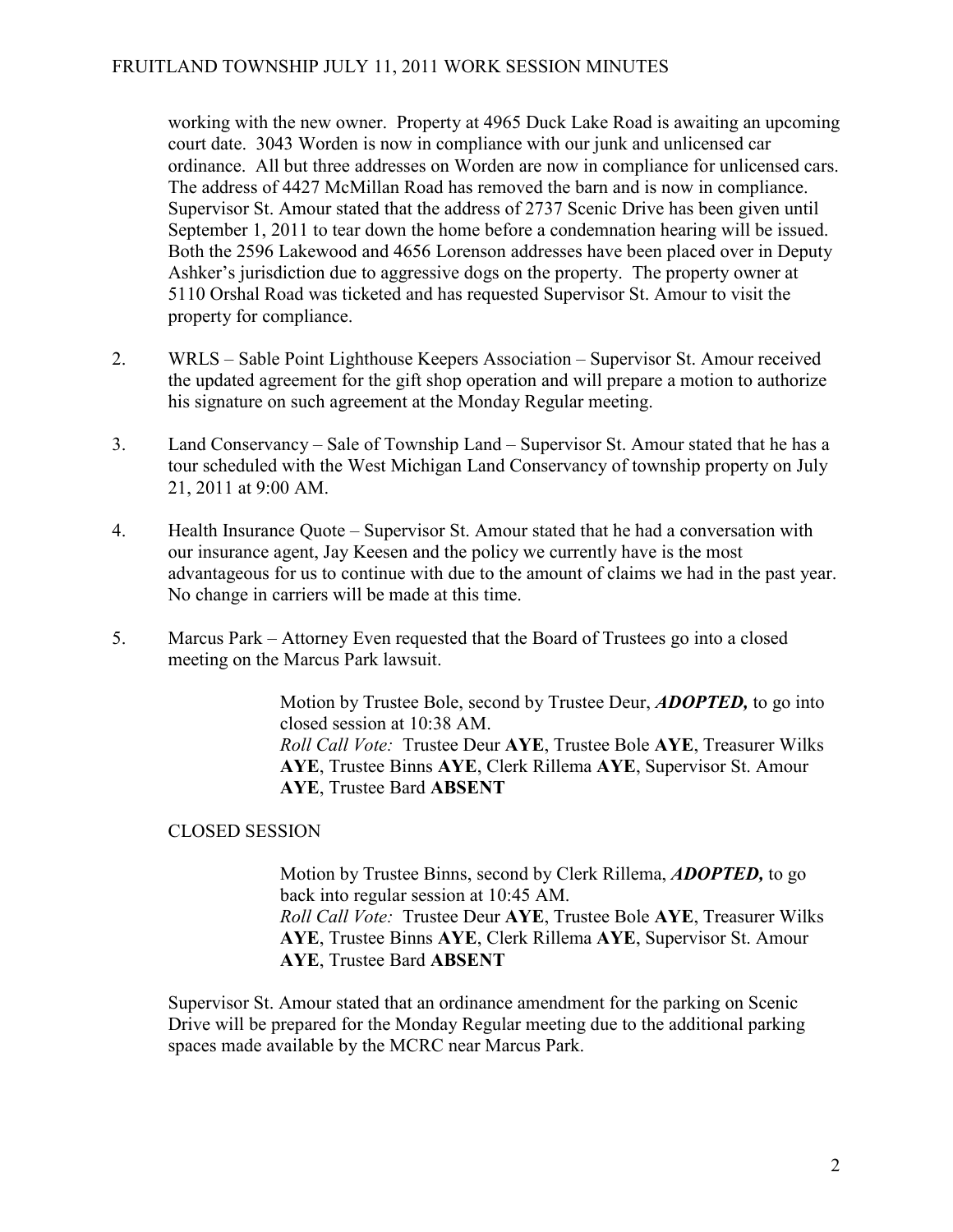6. Duck Lake Road Reduce Speed Limit Request – Supervisor St. Amour stated that the MCRC will be discussing the results of their engineering study at their scheduled meeting on Wednesday, July 13, 2011.

### NEW BUSINESS:

- 1. Forestry Contract Supervisor St. Amour received the contract for the forestry off Duck Lake Road. He asked Attorney Even to review the contract.
- 2. Planning Commission Amendment to Article III, Section 3.23 Non-Conforming Buildings, Structures and Uses – Trustee Deur stated that after nearly two years of a subcommittee of the Planning Commission and a public hearing for amendments to Article III, Section 3.23 Non-Conforming Buildings, Structures and Uses, the Planning Commission recommends the Board of Trustees adopt the language being proposed. Discussion among the Board regarding concerns for the size restriction, existing date of January 1, 2011 and enforcement of township to tell a property owner that he or she cannot improve their property caused caution at the adoption of the proposed language. Trustee Deur stated that both Attorney Eklund and Attorney Even approved the proposed language and many hours were spent drafting the language.
- 3. Fund Balance Resolution Clerk Rillema stated that auditor Brickley DeLong suggested that this resolution be adopted by the Board. The resolution will be offered at the Monday, Regular meeting for adoption.
- 4. ISO Rating Request Supervisor St. Amour stated that he has requested the WLFA to apply for an updated ISO Rating for Fruitland Township now that the dry hydrants have been installed. Discussion of a proposed cistern received positive feedback and the Supervisor will be requesting assistance from the WLFA on quotes and interest from the neighboring municipalities.
- 5.  $1<sup>st</sup>$  Otr Budget Amendments (2011-12) Clerk Rillema prepared a listing of necessary budget amendments for the  $1<sup>st</sup>$  quarter of fiscal year 2011-12. A motion will be prepared to make such amendments at the Monday Regular meeting.
- 6. Board Comments Clerk Rillema stated that the audit of 2010-11 was finished by Brickley Delong and appears to have went well. Brickley DeLong will be presenting our audit to us at the August meeting. She also mentioned that there will be no August election. Trustee Deur inquired when the additional sewer ordinance and fee schedule will be addressed. Supervisor St. Amour stated it will be reviewed at a future meeting.

# ADJOURNMENT:

Motion by Treasurer Wilks, second by Trustee Deur, **ADOPTED**, to adjourn the Monday, July 11, 2011 Work Session of the Township of Fruitland at 11:10 AM. Upon Voice Vote: 6 AYES, 1 ABSENT